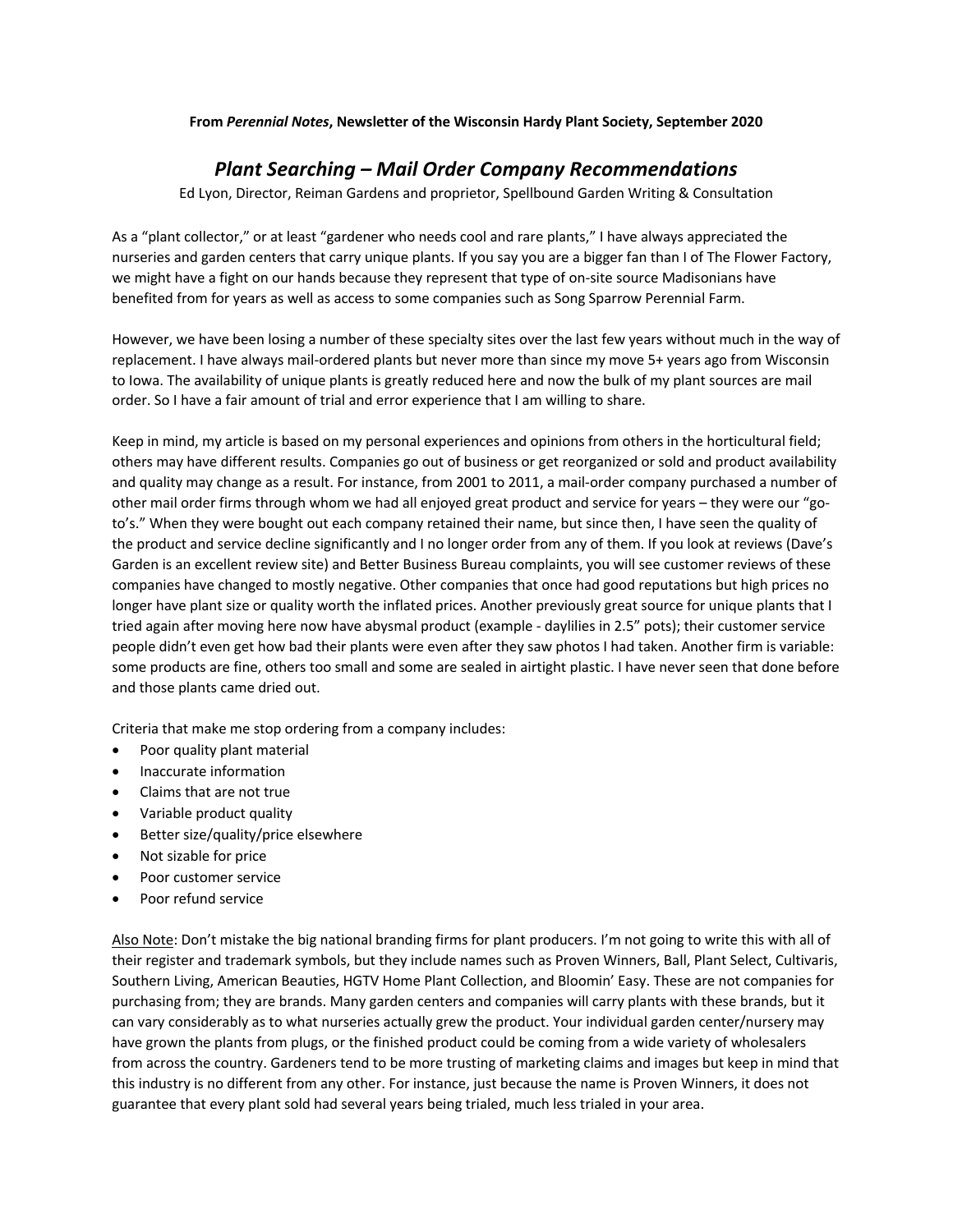If you are new to mail ordering, here are things to consider.

### Mail ordering:

- Increases plant selection dramatically.
- Opens your selection tremendously to rare and hard-to-find.
- I find refunds are generally easier but just like retail, you must follow through quickly. I take pictures and send with email. I have found most companies are excellent at giving credit/replacements. Know their policy!
- If on their newsletter list, you will be alerted to new product offerings, sales, etc. online. I allow newsletters because many will announce sales, special shipping reductions, additions to inventory, limited time offers, etc.
- Some have paper catalogs, some online only often online has more offerings than you might see in a catalog. Online is often more inventory accurate.
- Make sure you select the correct ship dates. If you don't have a place to protect from frost, most will not be hardened. I usually choose mid-April because I have a plastic covered gazebo. The average gardener probably shouldn't have ship dates much before the second week in May if they don't have such facilities.
- Just as in everything, quality costs more (if it sounds too good to be true…).
- You will incur additional shipping and handling charges (I divide shipping cost into plant cost to compare with retail).
- You can't see the product in person. After all you aren't the one picking from what is available.
- For best availability, you need to watch for when the product first becomes available; just as in a nursery/garden center, product availability can change through the season.
- Sale prices exist but not as many as retailers might do. You might also have to get on their email list many mail-order firms wait until later in the season to offer sales than do the garden centers.
- As in most on-line ordering, the shipping cost may not show up until you take your shopping cart all the way to payment. If you decide shipping adds prohibitive cost, empty your cart. Many companies see carts with product sitting in them – they may contact you to encourage you to complete the sale.
- Some send plants without pots; you might have to pot them if necessary to hold for more than a few days or plant immediately. How I handle mail order plants when they arrive: • Unpack immediately and water. I water even if they look moist.
- Photograph any plants that look less than pristine. I take photos of them along with the rest of the order.If you put the plant in the ground right away and then try to get credit if it fails, you are not likely to get results. But showing that a plant was questionable on arrival has always gotten me replacements. Photograph any damage to the box.
- Some of the plants will arrive large enough to hold as they are until they can go in the ground. Others will come too small to compete with existing perennials; I "up pot" and grow out more extensive roots. You will need a spot to "hold" plants if you do this.
- It seems there are as many methods of packing and packing material as there are nurseries. You are spending a significant amount of money on mail order plants, so excellent packing is a huge criteria for me.

# **My Recommendations by Category**

## **Rare, Unusual, Hard-to-Find**

• **Far Reaches Farm Washington** www.farreachesfarm.com no paper catalog

They are plant collectors, and their site is also a conservancy for rare plants. I discovered them when I was looking for the vining species of monkshood and found many other plants I did not know existed. A must for shade gardeners. A good selection of fern cultivars, hard to find in retail stores. Plants come well grown and well packed. Shipped potted; most can be held in their own pots for planting, occasionally there are ones small enough I up-pot and grow out longer.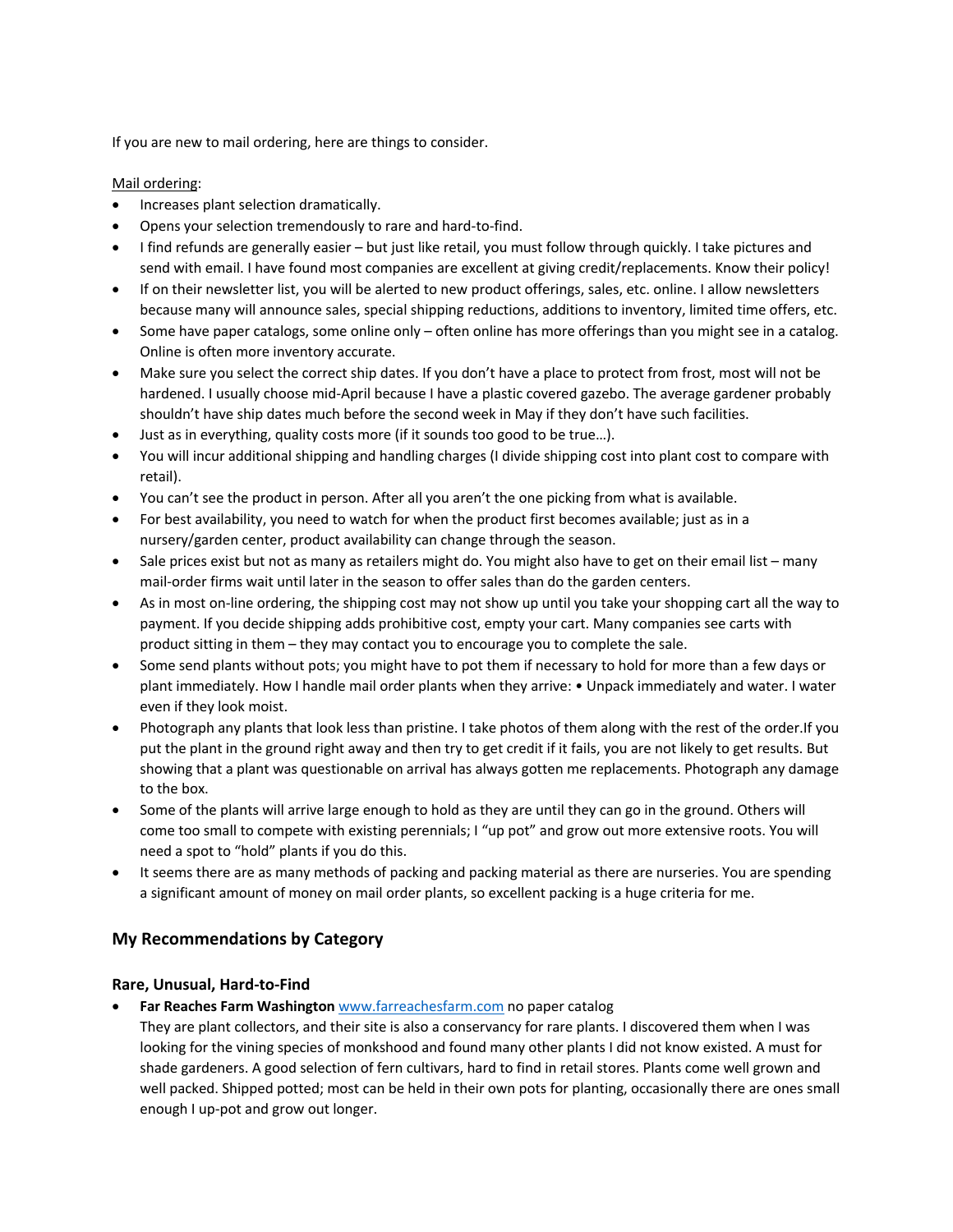#### • **Fraser's Thimble Farms** British Columbia www.thimblefarms.com no paper catalog

One of the finest places to find large selections of ferns; I found this company when looking for more unusual selections. Not only did they have about the best fern selections but also many other woodland plants which I like to collect. You will find lots here that you don't know. There is a photo gallery. Huge Hellebore selection. They have conifers and Japanese maples; I have never purchased. Well-grown and well-packed. Sent without pots. They will take care of any of the necessary inspections and phytosanitary needs coming into the U.S. For some reason they did not ship in 2020; I hope that won't be true in 2021.

• **Broken Arrow Nursery** Connecticut www.brokenarrownursery.com no paper catalog This one is well-known amongst top-notch horticulturists. They have a retail store and not everything they sell is available online but still a large selection. I advise going into the "Available Online (mail order)" tab; it is hard to see the really cool stuff available at the nursery only! Some of the coolest cultivars of plants you will find; I usually feel I know most new plants as they come out, here I am continually surprised to find exciting new plants I didn't know existed. They sell trees and shrubs in sizes (3 gal) that I didn't realize would be cost effective to ship. Shipped potted. Some of the best quality and shipping I have seen. I constantly watch for when they open online ordering because they have such unique plants that they sell out of a lot of plants soon, especially with an on-site nursery.

- **Arrowhead Alpines** Michigan www.arrowheadalpines.com paper catalog and **Wrightman Alpines Nursery** New Brunswick, Canada wrightmanalpines.com paper catalog I do these two together because most gardeners will not be into alpine/rock garden plants, which is their specialty. However, Arrowhead Alpines also sells woodland plants with an option of bare root in bulk (24, 48, 96 bare root options), which is excellent for gardeners establishing woodland gardens. They have been claiming that they will eliminate any of their non-alpine product, but at this point in time the woodlands are still listed. The bare-root plants are excellent quality. Wrightman Alpines is specifically alpine and probably one of the best selections available. Alpine plants from both sources can be quite small. Alpines are already fairly "touchy," so holding these plants can be challenging and I have had losses before they have been planted. I have learned to hold the alpine orders until May so that I can plant immediately. Excellent shipping for both.
- **Plant Delights Nursery** North Carolina www.plantdelights.com paper catalog This was my original go-to for the rare and hard-to-find. The company is well-known among experienced gardeners, especially since Tony is on the speaker circuit. The plants can be some of the highest priced for mail-order and I have had some issues with plants coming very small in small pots or not grown out to fill a pot. I have up-potted more plants from this company than any other; the plants are too high priced to put right into the ground if they are in small pots. I have not ordered from them since I found Fraser's Thimble Farms, Broken Arrow Nursery and Far Reaches, but I am not saying don't order from them; he carries really cool plants. But now I look first to see if the other nurseries carry the same plant larger and cheaper. Excellent shipping.
- **Ensata Gardens** Michigan www.ensata.com no paper catalog

Yes, irises. This company is listed not for the commonly known bearded iris. They specialize in Siberian and (the reason for this*) Iris pseudata*. I adore and have tried the tender, moisture loving exotics like Japanese and Louisiana iris but they just aren't tough enough for our area (at least the average gardener). Pseudata iris are a cross between Japanese iris and the super tough, robust *Iris pseudocorus* (yellow flag). They arrive bareroot in plastic bags; they aren't large clumps, so I generally transplant into gallon pots and grow out longer. They are worth it.

• **Garden Crossings** Michigan www.gardencrossings.com not sure about catalog, I don't get one These aren't rare or hard-to-find but you will find new cultivars for the year and plants are generally well grown. The selection is likely better than local retail, heavy on Proven Winners. Packed well. They do offer 3-gallon options for shrubs, with good selection over local sources. At \$38 plus shipping, they aren't cheap, although not necessarily expensive either compared to local, but late in the season, they often send an end-of-year sale announcement cutting the price significantly and making the available selection a good deal.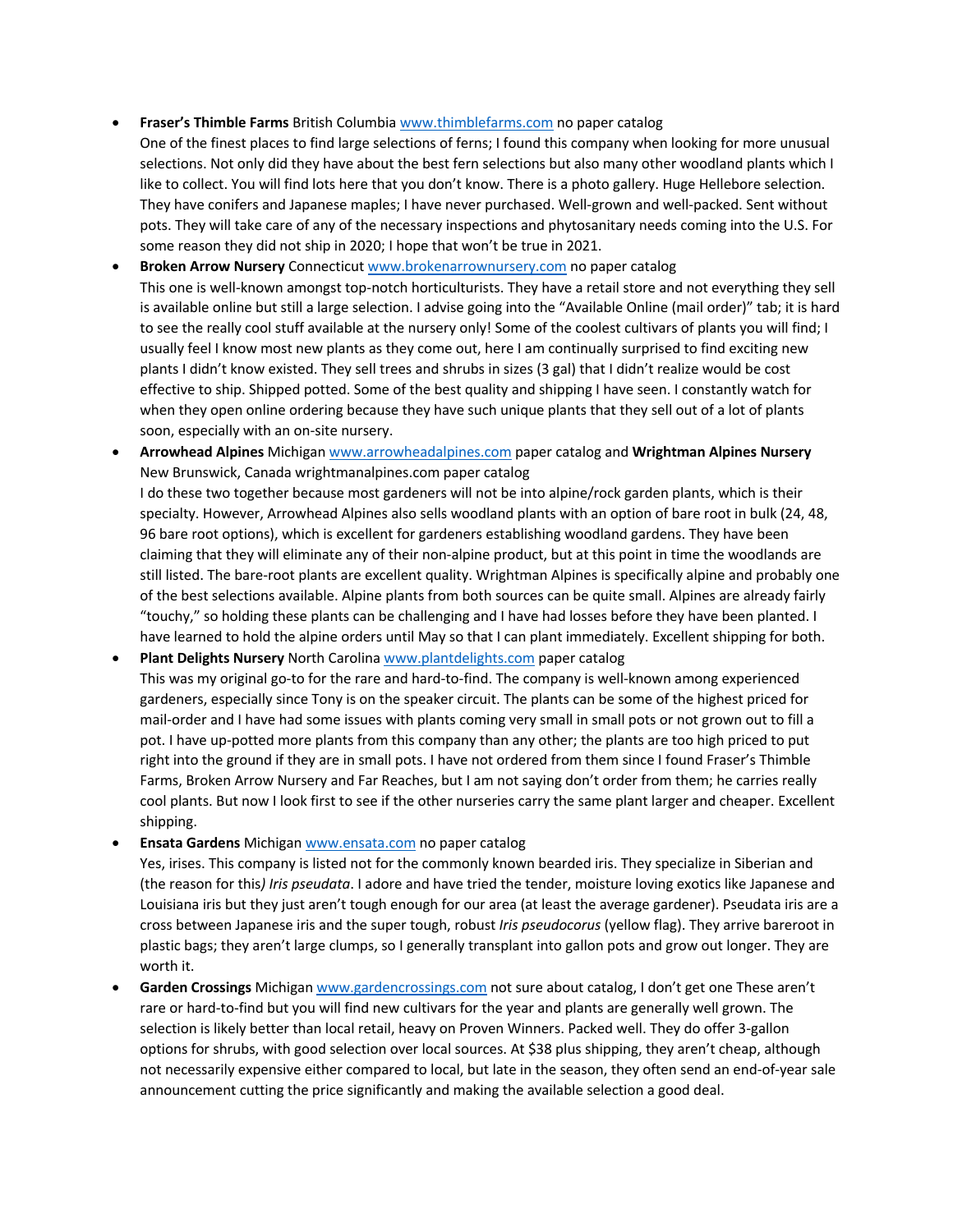#### • **Bluestone Perennials** Ohio www.bluestoneperennials.com catalog

Much like Garden Crossings, fairly standard perennials that are mostly well grown, cheaper pricing for multiples of the same plant. Offer sales on selected plants throughout the season so it is worth being on their email list. Plants are grown in coco-fiber pots. Interestingly, that sustainable effort is thwarted by a plastic label wrap but it is at least some effort! I have found some variability in the quality of plants purchased after the spring season. Excellent shipping.

- **Brushwood Nursery** Georgia www.brushwoodnursery.com not sure about catalog, I don't get one Specifically vines – hardy for us are clematis, lonicera (honeysuckle), and wisteria predominantly – I also buy non-hardy passiflora. The selection of clematis is huge. Even better is how well they are grown. Clematis can be tricky to establish – often the standard 4.5" pots don't have roots established well-enough. These vines are grown in gallon containers and not shipped until they have extensive roots. They are removed from the pot and shipped in plastic bags helping shipping weight. I do remove those bags and put the plants back in gallon pots on arrival for critical drainage. Excellent shipping and receptive about replacing plants that have issues in the first several weeks.
- **Bloomingfields Farm Connecticut** www.bloomingfieldsfarm.com online only Daylilies, you say! Once again, there are many, many sources for daylilies but not many for the late blooming varieties. Most people don't realize there are late season blooming daylilies flowering from late summer through fall, depending on cultivar. 'Autumn Minaret' is the most well-known, but the selection is much larger. These tend to be taller and great for back-of-the-border late-season bloom. No fancy website here, very basic and you download the order form, fill it out by hand and send a check. Owned by a couple in their 80's, so this nursery may not be around for years. Delightful people to work with.

#### **Natives**

• **Prairie Moon Nursery** Minnesota www.prairiemoon.com paper catalog

There are two reasons I order from this company. One is the availability of bare root native plants which ship cheaply and establish better than root-bound potted. They sell 38-cell plugs – a good size for home gardeners. Plugs are an economic way to purchase a larger number of plants and, with proper care, may establish better than potted. Unlike many companies selling entire flats of plugs, they also let you order an assortment in the same flat. They also offer seed and seed mixes. Their literature is also quite good. Excellent customer service, great quality and excellent shipping.

• **Prairie Nursery** Wisconsin www.prairienursery.com paper catalog Neil Diboll is one of the country's best experts on Midwest native plants. You can get flats of plugs economically and the quality is excellent. He also has a wide variety of seed mixes for different cultural conditions – I'm not sure I have seen any other source that puts together plant recommendations for so many diverse conditions, including clay. Both catalog and website are rich in information and education.

#### **Annuals**

• **Select Seeds** Connecticut www.selectseeds.com paper catalog

Generally I wouldn't include annuals– they are generally common local and easy to grow from seed. Select Seeds is one of my go-to's for seeds, but they also carry a fairly large selection of annuals and tropicals in small pots. These include many of the exotic and unusual plants you see in public gardens but not in the local garden center. There are also organic options for seed and plants.

• **Brian's Botanicals** Kentucky www.briansbotanicals.net believe online only Tropical plants grow so quickly I have no problem getting them mail order; in this case they are generally cheaper than garden centers. I found this company this year and discovered horticulturists across the country know Brian and laud his business. I will increase my order next year; the plants are some of the most sizable tropical plants I have gotten and he has the coolest new plants you will see in the botanic gardens. Excellent packaging, shipping and customer service.